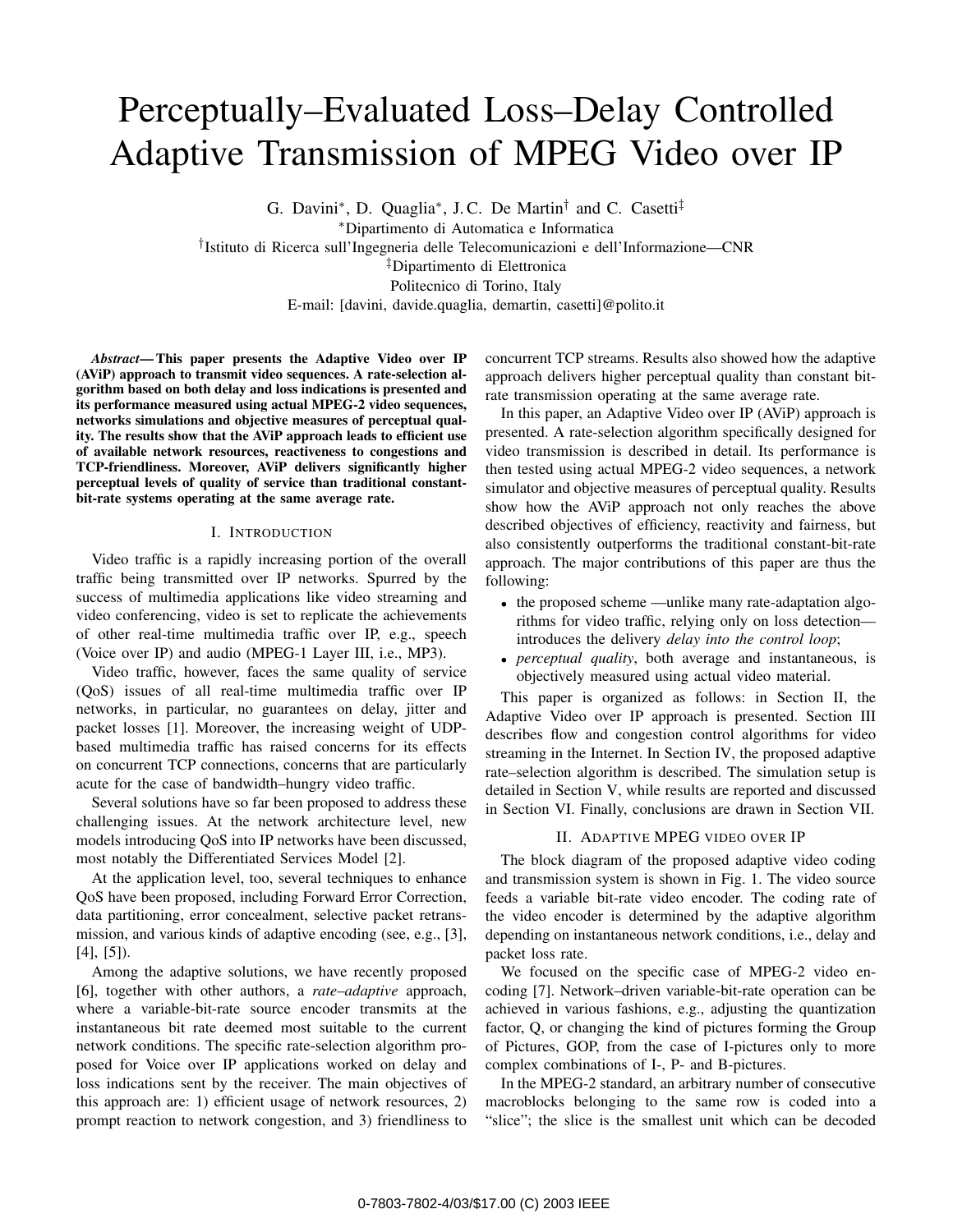

Fig. 1. Adaptive Video over IP model.

independently. Packets are created by grouping together the slices belonging to the same picture until a maximum transfer unit (MTU) is reached. In doing so, the overhead due to IP/UDP/RTP headers is minimized. According to RFC 2250 [8], a packet should contain an integer number of slices. If a slice segment is lost, in fact, the remaining part cannot be decoded because of the differential encoding of some texture info and motion vectors and the use of variable length codes.

## III. CONGESTION CONTROL ALGORITHMS IN VIDEO STREAMING OVER IP

Flow and congestion control for streaming multimedia traffic in the Internet is an issue addressed by a wide number of researchers in the past. The "standard" transport-layer congestion control protocol of the Internet, i.e., the TCP protocol, results in a stop-and-go source behavior in case of congestion and is ill-suited to handle packets with tightly-timed content. Besides, even though a media-friendly transport-layer protocol were devised, it would require the modification of scores of installed TCP/IP stacks, limiting the practical viability of such a solution.

For these reasons, having application layers handle congestion control in case of multimedia traffic is an appealing alternative, as is shown in [9], [10], as well as by many commercial products. Application-layer congestion control algorithms attempt to reduce the load on the network when congestion (i.e., queue build-up at intermediate nodes) occurs. If a large part of network traffic is composed of variablebit-rate multimedia traffic, and the algorithm regulating each source rate is devised so as to react to specific "warnings" such as increasing delay or sudden packet losses, then a control strategy may successfully reduce the occurrence of congestion. Application-level congestion avoidance must be accomplished by looking at end-to-end metrics, such as packet loss, latency, and jitter. Packet losses are an indication of a severe network congestion: any action taken following this notification may be belated, thus leading to a prolonged congestion. However, preemptive measures may also be undertaken by acting upon an increasing-delay notification. Since the delay experienced by packets traveling from a source to a destination is a function of the number of hops, and of the queue length at intermediate nodes, a sudden increase in the delay observed by the receiver (and relayed to the sender, through periodic receiver's reports) is often followed by packet loss within the next few round-trip times. It should be pointed out that a high degree of statistical multiplexing (i.e., large number of concurring flows, large capacity) results in a more effective delay-based congestion notification.

#### IV. THE ADAPTIVE ALGORITHM

As previously noted, we focus on an application-layer implementation of congestion control algorithms. Since the IP and UDP service model do not provide for congestion or flow control, we need a reliable, end-to-end way of estimating the state of the network: namely, the available end-to-end bandwidth, largely determined by the bottlenecks along the connection, and the onset of temporary congestions. Based on such state, the rate control algorithm will select bit rates compatible with the estimated bandwidth and react to the throttling of one or more links.

Adaptive algorithms can act upon several aspects of a multimedia streaming connection, i.e. the coding algorithm, the packet generation rate, the packet length, or the playout delay at the receiver. The first three parameters can be chosen by the transmitter, while the latter can be adjusted by the receiver. Specifically, in the case of MPEG-coded video streaming, the coding algorithm imposes some constraints upon the packet generation rate, forcing average rate changes to occur only on GOP boundaries. As a consequence, the time it takes for the algorithm to react to congestion indications can be as long as the duration of a GOP. Beside the source transmission rate, the coding algorithm also affects other aspects of multimedia communication, while the packet length trades off transmission overhead and packetization time (and thus, delay). The playout delay can be controlled at the receiver by proper regulation of the playout buffer length. The size of the playout buffer can be fixed, determined at call start-up and then kept constant, or allowed to change in the course of the communication to adapt to variations of the behavior of the network. The main tradeoff is between degradation due to delay versus degradation due to packet losses: on the one hand, longer buffers decrease the number of packets discarded because of late arrival (packets are discarded at the receiver if they are "too" late), at the expense of increased delay; on the other hand, shorter buffers can curb the playout delay, but at the expense of increased packet loss rates.

The rate control algorithm described in this paper, starting from delay and loss measurements relayed by RTCP reports, tries to regulate the output rate of several video sources. It uses the information that can be carried by periodic RTCP receiver reports to let the source know the state of the on-going connection. The control algorithm runs at the source itself. The estimation of delay to adapt the rate of video sources was already used in [10], although it was not included in the feedback loop, as in our case, but it affected the dynamical determination of the additive increase rate.

The adaptive algorithm follows the "additive increase, multiplicative decrease" paradigm that is successfully employed by many congestion control algorithms, such as TCP or ABR. The algorithm principles, as outlined in Fig. 2, provide for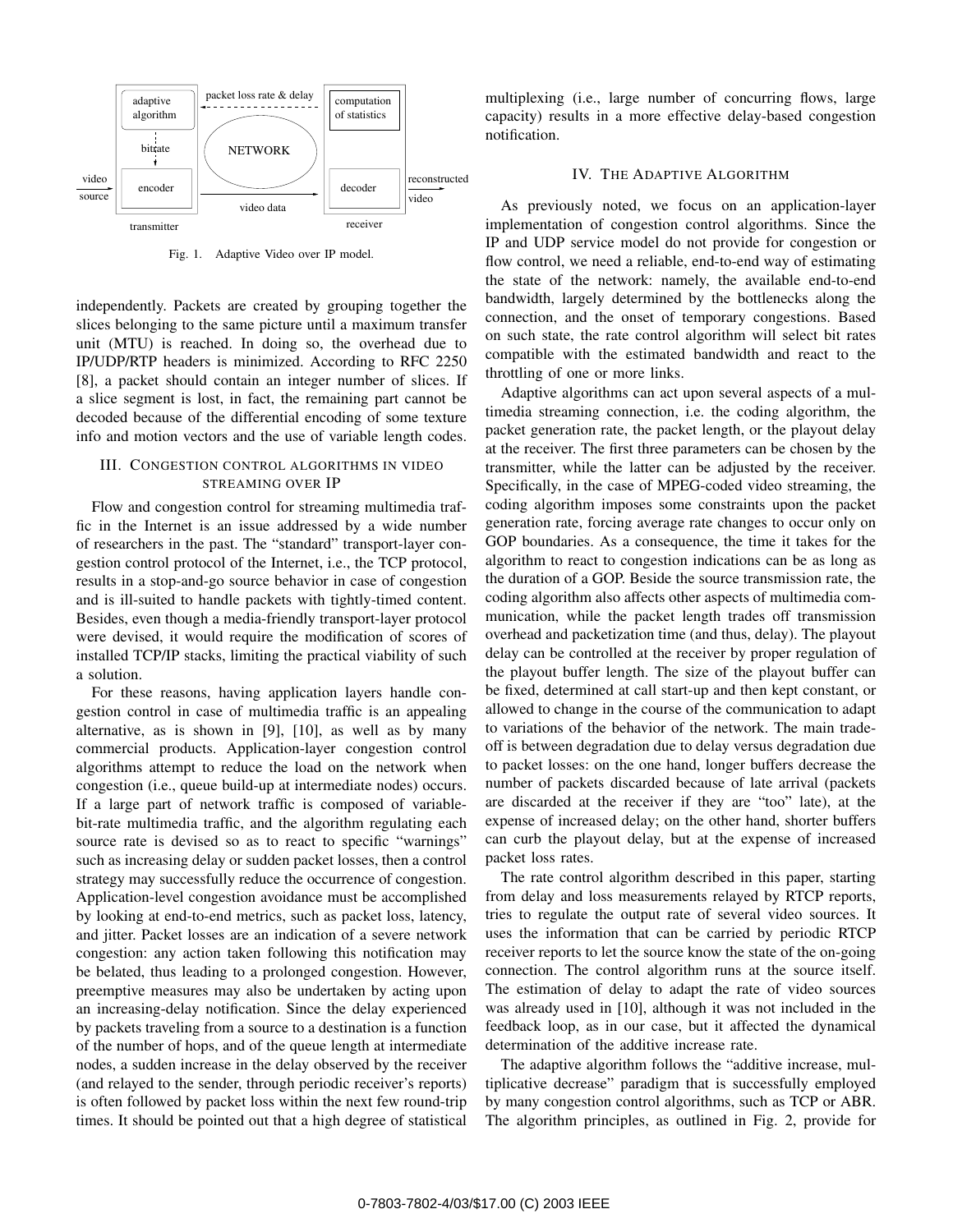

Fig. 2. Flow-chart of the adaptive Video-over-IP rate–selection algorithm.

the source coder to increase or decrease its rate depending on delay and loss estimates inferred from RTCP data. Specifically:

- *•* the coder should drastically *reduce* its rate to the lowest possible rate if losses have been reported to be higher than a 'high-mark threshold'  $l_1$  by the latest RTCP message;
- *•* a strong rate *reduction* (unless the rate already amounts to the lowest possible value) is suggested if losses have been estimated to have increased by a factor  $l_2$  with respect to the latest RTCP message;
- *•* the coder should mildly *reduce* its rate when packet delays have been observed to have considerably increased, at least by a factor  $d_1$  compared to the latest RTCP message;
- *•* the coder should operate a mild rate *increase* if the following conditions are verified: either losses are decreasing (by an unspecified amount) and the delay has decreased by at least a factor  $d_2$  compared to the latest RTCP message, or no losses are reported and the experienced delay is smaller than the one previously reported.

To allow some *idle* time so that rate changes are effective, the source coder waits for a time *t<sup>d</sup>* before performing a rate decrease following any previous rate change; a time *t<sup>i</sup>* elapses between any rate change and a rate increase.

### V. SIMULATION SETUP

Simulations were run on the *ns* network simulator [11] using sources based on actual MPEG-2 video sequences.

## *A. MPEG Video Sources*

We tested the performance of the proposed adaptive strategy with a video sequence produced by a digital videocamera and encoded in MPEG-2 format. To simulate the use of a variable bit-rate video encoder, the same video material was encoded at nine different bitrates, from 3.2 Mb/s to 5.6 Mb/s, with a 0.3 Mb/s step-size. We used a modified version of the ISO MPEG-2 Test Model 5 [12] with an improved rate-control algorithm; coding was performed using the Main Profile, Main Level. Every GOP is independent of the others (closed GOP) and consists of 13 pictures; the GOP pattern (in display order) is *IBBPBBPBBPBBP*.

Since the frame rate is 25 frame/s, the video sources produce a frame every 40 ms. The corresponding packets generated by the video encoder are transmitted equally spaced in time. The adaptive algorithm can change the bitrate only at GOP boundaries and, therefore, its maximum latency is 520 ms. The packetization process assumes that the maximum transmission unit is 1500 bytes. In our tests, we obtained an average packet size of 1358 byte with low standard deviation. The original length of the video sequence is 300 s. The video sequence was repeated ten times to reach an overall simulation time of 3,000 s. Sources start-up times are staggered between 0 s and 300 s. The initial rate set by the adaptive algorithm is 4.4 Mb/s.

#### *B. Network topology*

The network topology features a simple two-node bottleneck with a 5-ms source-to-destination propagation delay. The first bottleneck node has a capacity of *C* Mb/s and a buffer size of B bytes. *N* video sources are connected to the first bottleneck node by a 100-Mb/s link. Results are reported for two different choices of the above parameters: Scenario 1 includes  $N =$ 15 sources, a bottleneck capacity of  $C = 82.5$  Mb/s and a bottleneck buffer size of  $B = 384$  Kbytes; in Scenario 2 we chose  $N = 10$ ,  $C = 55$  Mb/s and  $B = 256$  Kbytes. The values of *C* were chosen so that sources sending at their maximum rate of 5.6 Mb/s would nominally saturate the bottleneck link.

#### *C. Algorithm parameters*

The loss threshold  $l_1$  was set to 7%; this choice was based on preliminary perceptual quality measurements. The other parameter values are the result of a heuristic optimization. They are: loss factor  $l_2 = 0.2$ , delay factor  $d_1 = 0.1$ , delay factor  $d_2 = 0.1$ .

## VI. SIMULATION RESULTS

Our simulations aimed at showing the following four properties of the adaptive algorithm:

- 1) *Greedy bandwidth utilization*: when the network is not congested, the algorithm will try and increase the source rate;
- 2) *Reactivity to changing conditions*: the algorithm will quickly react to network congestions by reducing the coding rate;
- 3) *Fairness and TCP-friendliness*: the algorithm leads to fair share of network resources among sources using the same adaptive strategy; also, TCP connections will not be severely slowed down, let alone shut down, by the adaptive-rate video sources;
- 4) *Gain over constant-bit-rate sources*: when compared with a constant-bit-rate video source that sends at approximately the same average rate of adaptive sources.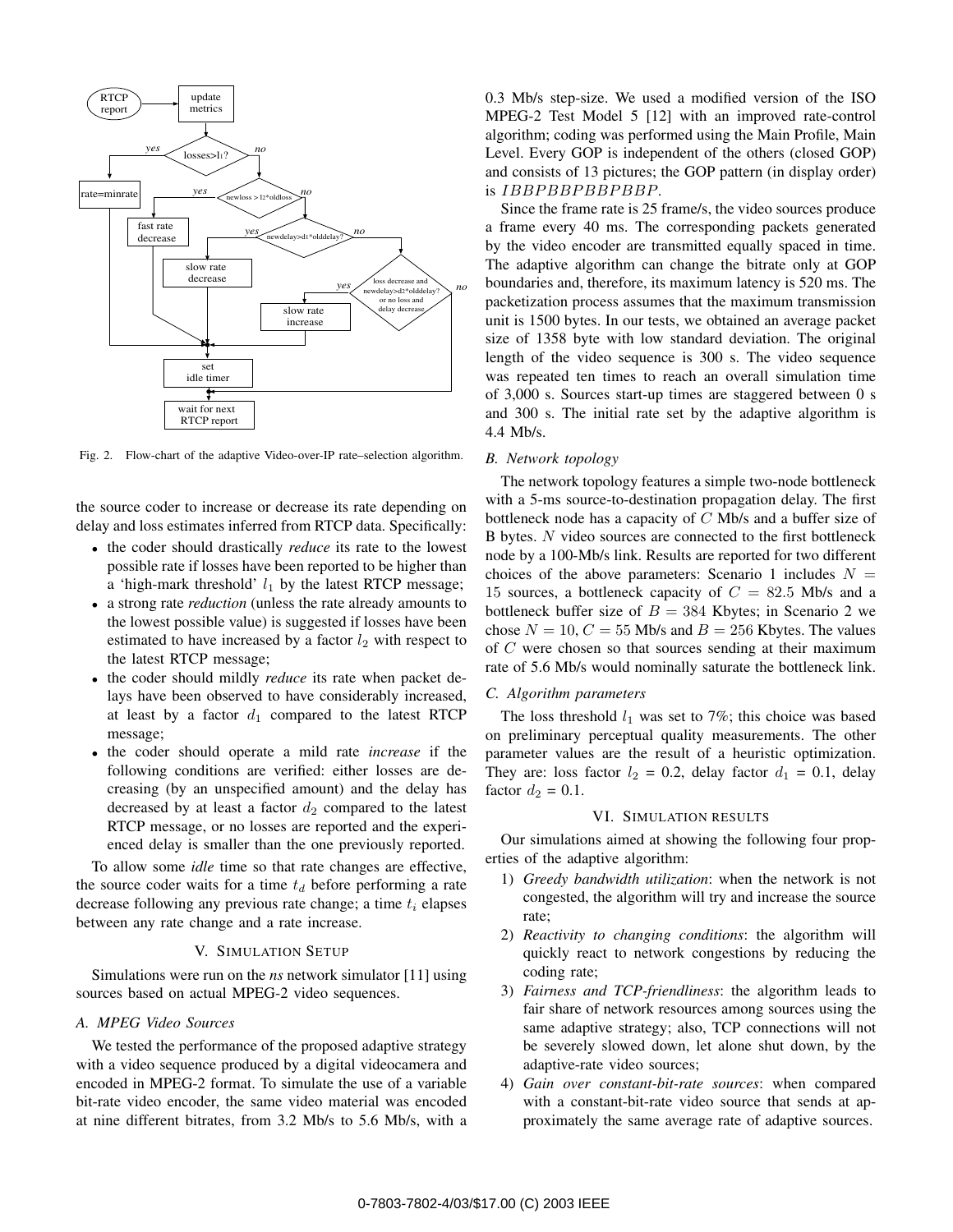

Fig. 3. Throughput of 15 AViP sources as a function of time; concurrent traffic: 3 continuous FTP sources; network scenario #1.



Fig. 4. Throughput of 15 AViP sources as a function of time; concurrent traffic: 5 greedy on/off (600s–1200s–2100s) FTP sources; network scenario #1.

Due to space limitations, we will only present a limited set of results that show the above four properties of the algorithm; however, several other experiments confirm the findings.

Fig. 3 was obtained simulating Scenario 1 and adding 3 FTP sources that become active after 600 s. The FTP sources were using a window-limited TCP connection, that did not allow their throughput to exceed 9 Mb/s. Fig. 3 shows the average throughput experienced by each of the 15 video sources and underscores both Properties 1 and 3: not only does the adaptive algorithm keep the sending rate around the upper end of the rate range, providing a 97% link utilization, but it also ensures a fair network sharing: the difference between source rates never exceeds 10% of the link rate. As for the background FTP connections, their throughput reduction is 9.13% with respect to the case in which there are no concurrent AViP sources.

Fig. 4, again referring to Scenario 1, shows the adapting behavior of AViP sources in presence of 5 greedy FTP con-



Fig. 5. Packet loss rate as a function of time for (a) AViP and (b) ViP video sources; concurrent traffic: on/off FTP sources; network scenario #2.

nections starting at time 600 s, then going off at time 1200 s, and finally starting again at time 2100 s. Property 2 is clearly shown in this Figure, which also reaffirms the algorithm's ability at providing a fair treatment to all AViP sources: only one source during the second inactivity interval appears to fluctuate while climbing back to full rate.

The last Property, i.e., the gain over the constant-bit-rate approach, was explored by looking at packet losses and perceptual quality of the received video streams. Fig. 5 and Fig. 6 compare the instantaneous loss rates of concurrent video and On/Off FTP sources in Scenario 2. It can be seen that, on average, the loss rate is two to three times larger for nonadaptive than for adaptive sources. The FTP flows, also, are clearly more affected by the presence of non-adaptive video sources.

Table I reports perceptual quality measures of an adaptive video source compared with a non-adaptive one for the same case of concurrent On/Off FTP sources. Average PSNR with respect to the original uncompressed frames is reported for